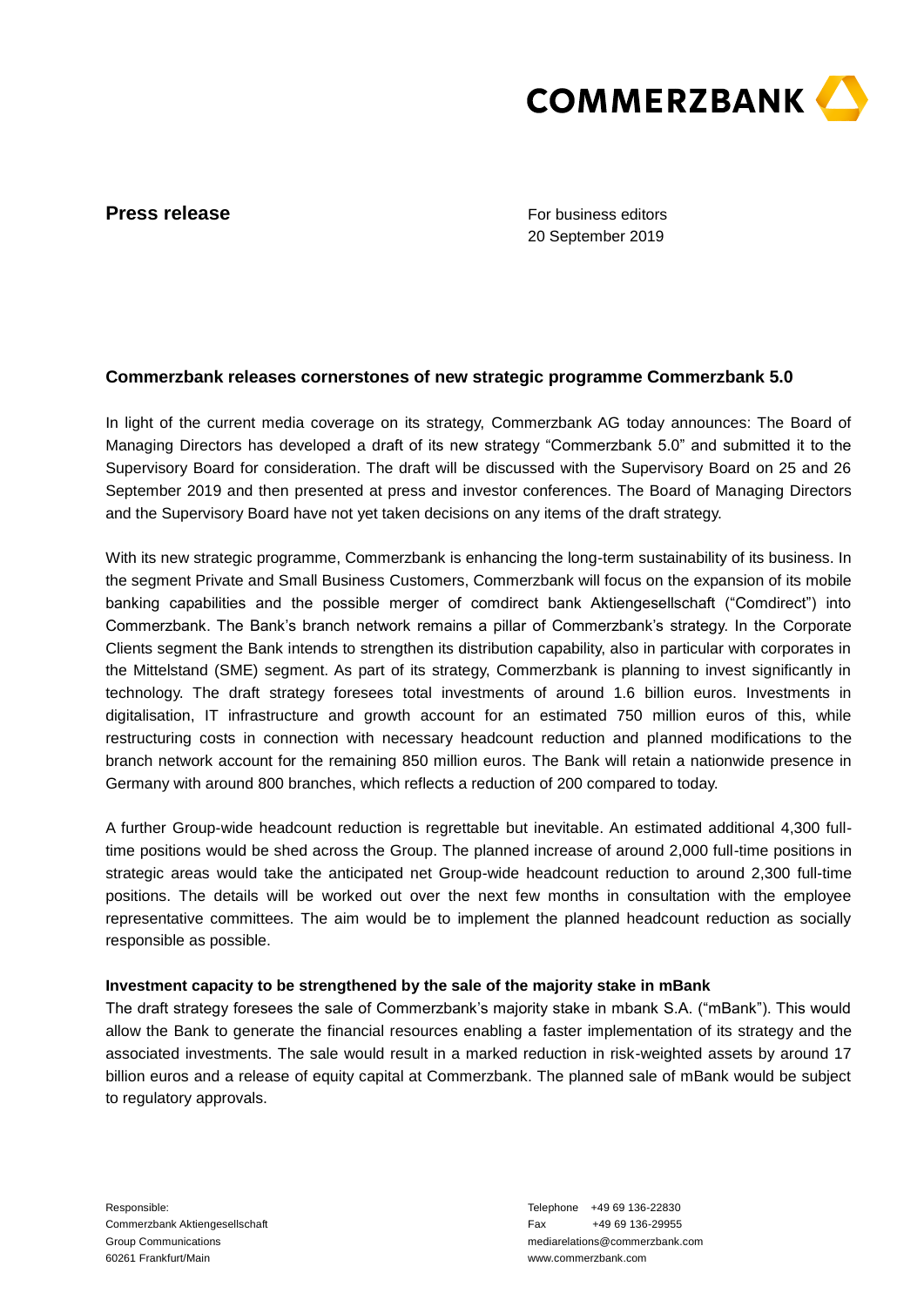

Page 2 |

#### **Planned purchase offer for comdirect bank Aktiengesellschaft**

As the business models of Commerzbank and Comdirect become more closely aligned on the back of progressive digitalisation, the draft strategy also envisages the merger of Comdirect into Commerzbank. Against this background, Commerzbank is considering making a purchase offer to Comdirect's outstanding shareholders under usual conditions. According to the draft strategy, Commerzbank would offer Comdirect's shareholders a premium of presumably 25 percent on the unaffected Comdirect share price. The Bank currently already holds an 82 percent stake in Comdirect.

### **Medium term targets by 2023**

The further development of the strategy is intended to help the Bank achieve additional growth in customers and assets, and higher revenues by 2023, even if the market environment continues to deteriorate. Commerzbank would aim for a cost level in 2023 of around 600 million euros lower than in the current year. This would result in a cost base of no more than 5.5 billion euros in 2023 following the sale of mBank. After the implementation of its strategy, the Bank is targeting a Return on Tangible Equity of more than four percent in the medium-term. The capital ratio is set to remain at 12 to 13 percent. In conjunction with the targeted Return on Tangible Equity, this should enable the Bank to pay regular dividends.

\*\*\*\*\*

\*\*\*\*\*

#### **Press contact**

Margarita Thiel +49 69 136-46646

#### **About Commerzbank**

Commerzbank is a leading international commercial bank with branches and offices in almost 50 countries. In the two business segments Private and Small Business Customers and Corporate Clients, the Bank offers a comprehensive portfolio of financial services which is precisely aligned to its clients' needs. Commerzbank finances approximately 30% of Germany's foreign trade and is the leading finance provider for corporate clients in Germany. Due to its in-depth sector know-how in the German economy, the Bank is a leading provider of capital market products. Its subsidiaries Comdirect in Germany and mBank in Poland are two of the world's most innovative online banks. With approximately 1,000 branches, Commerzbank has one of the densest branch networks among German private banks. In total, Commerzbank serves more than 18 million private and small business customers, as well as more than 70,000 corporate clients, multinationals, financial service providers, and institutional clients worldwide. In

Telephone +49 69 136-22830 Fax +49 69 136-29955 mediarelations@commerzbank.com www.commerzbank.com